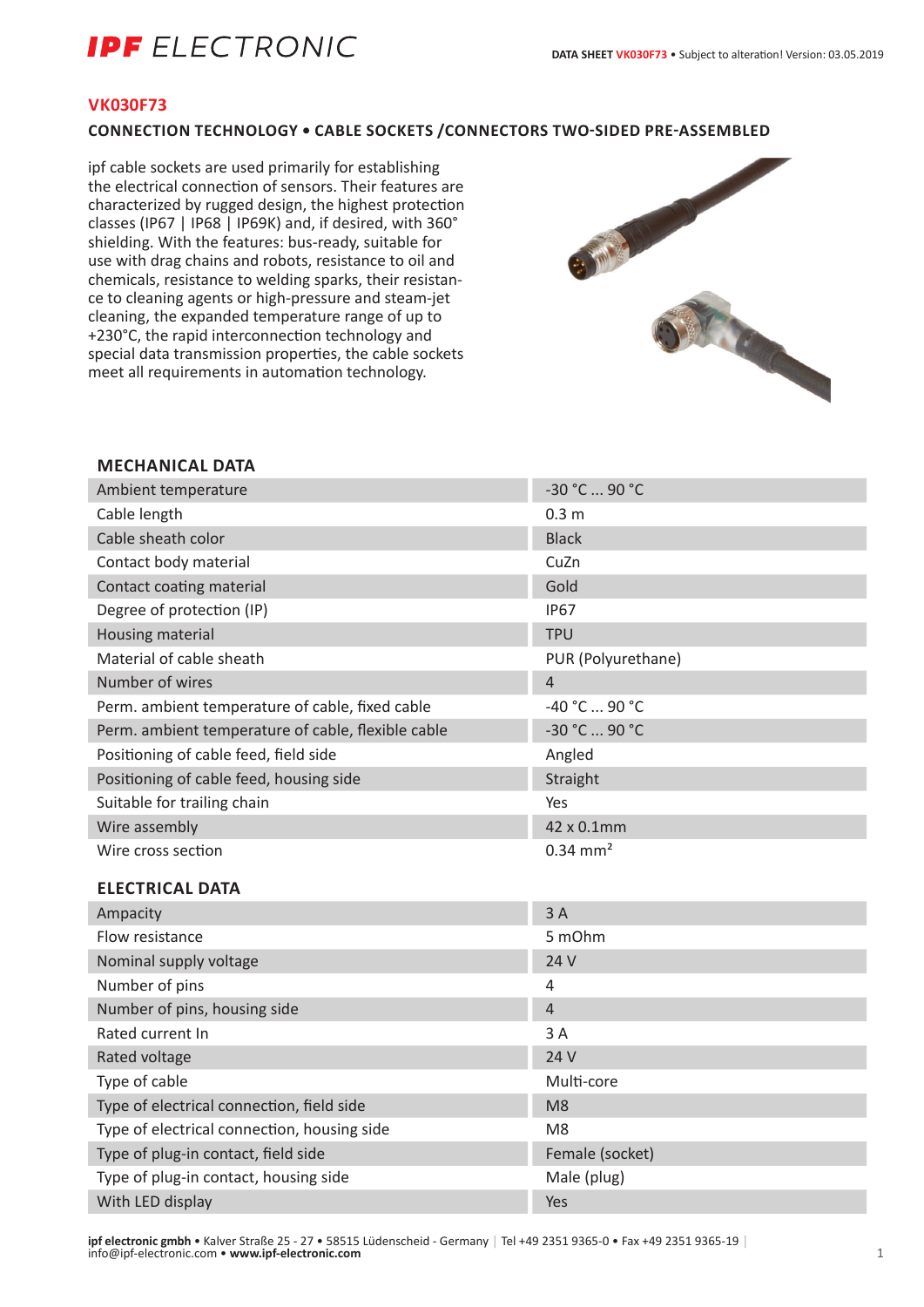# **IPF** ELECTRONIC

| <b>OPTICAL DATA</b> |
|---------------------|
|---------------------|

| Degree of soiling |  |
|-------------------|--|
|                   |  |

| <b>OTHER DATA</b>                                 |                                 |
|---------------------------------------------------|---------------------------------|
| Flame resistant                                   | In accordance with EN 60332-2-2 |
| Free of LABS                                      | Yes                             |
| Halogen-free                                      | <b>Yes</b>                      |
| Hydrolysis-proof                                  | Yes                             |
| IR-networked                                      | <b>No</b>                       |
| Oil and cooling lubricants                        | Yes                             |
| Ozone and UV-resistant                            | <b>Yes</b>                      |
| RoHs-compliant                                    | Yes                             |
| Silicone-free                                     | Yes                             |
| Suitable for trailing chain and torsion resistant | Yes                             |
| Welding area                                      | <b>Yes</b>                      |

#### **CONNECTION**



**Colors:** A:  $1 = BN$  (brown),  $2 = WH$  (white),  $3 = BU$  (blue),  $4 = BK$  (black) B: 1 = BN (brown), 2 = WH (white), 3 = BU (blue), 4 = BK (black)**Functions:**

#### **DIMENSIONAL DRAWING**



#### **INSTALLATION DISPOSAL**



Mounting / Installation may only be carried out by a qualified electrician!





### **SAFETY WARNINGS**

Before initial operation, please make sure to follow all safety instructions that may be provided in the product information!